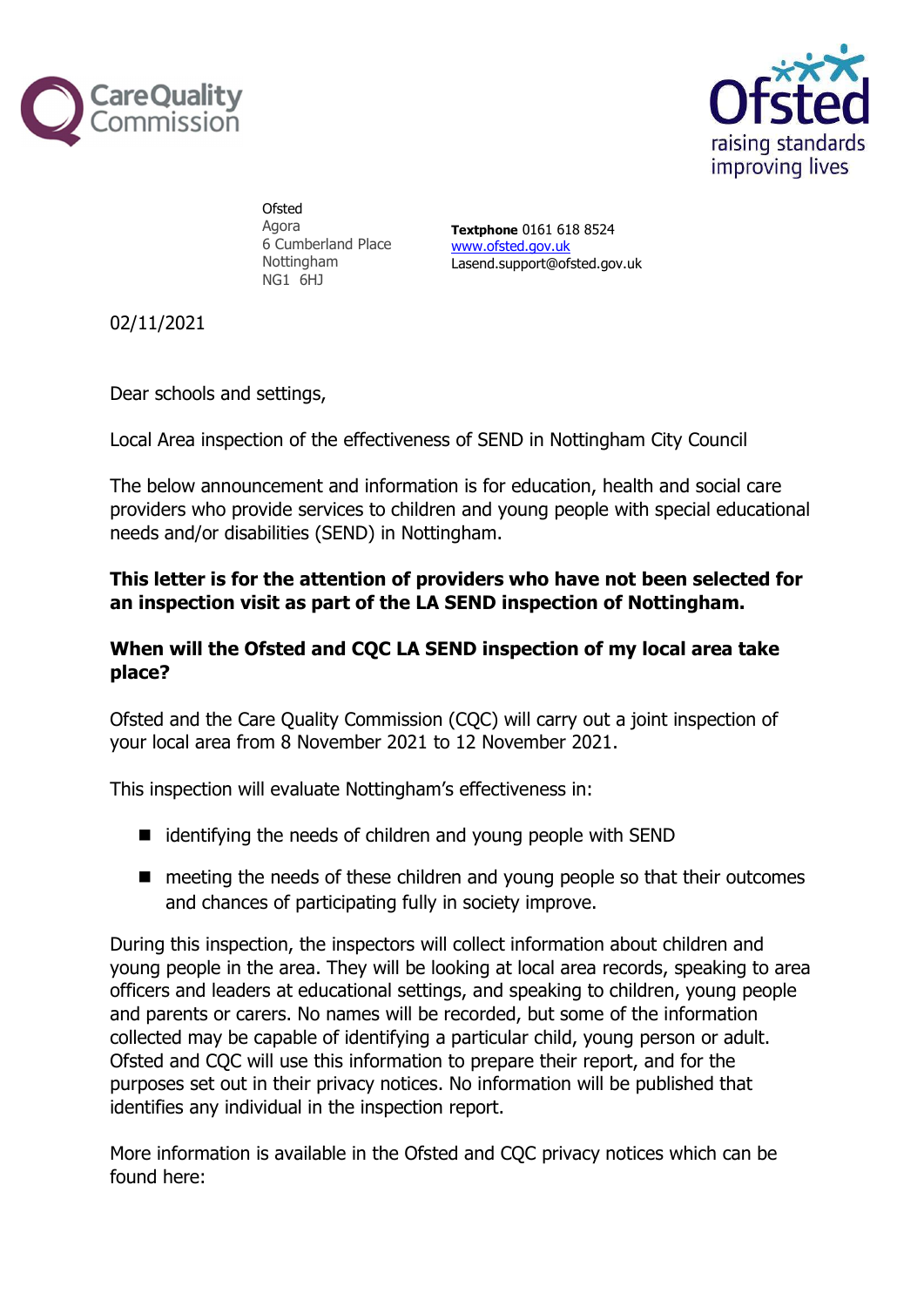



https://www.gov.uk/government/publications/ofsted-privacy-notices/social-careofsted-privacy-notice#local-area-send-inspections

### http://www.cqc.org.uk/about-us/our-policies/privacy-statement

Ofsted's Data Protection Officer is the Director, Digital and Information, who may be contacted at informationrequest@ofsted.gov.uk. CQC's Data Protection Officer is the Head of Governance and Legal Services, who may be contacted at information.access@cqc.org.uk

While the Ofsted and CQC inspection team will not visit your institution/provision as part of the LA SEND inspection, gathering the views of children and young people with SEND, and the views of their parents and carers is an important part of our evidence.

#### How can local children, young people, parents and carers contribute their views during this local area inspection?

There are several ways in which children, young people, parents and carers from your provision can engage with the inspection process and contribute their views:

1.The inspection will include a survey of Nottingham's parents and carers of children with special educational needs and/or disabilities. The survey will be open from 12 noon on Monday, 1 November 2021 until 11:59pm on Tuesday, 9 November 2021.

Parents and carers who would like to take part and share their experiences with the inspectors can follow this link to complete the survey:

https://www.smartsurvey.co.uk/s/NottinghamCityLASENDInspection/ We strongly recommend that, before completing the survey, parents and carers watch the short video at the start of the survey which gives information about the inspection and what inspectors will focus on.

2. Parents and carers can email their contributions to Lasend.support@ofsted.gov.uk.

3. Details about the local area SEND inspection will be available on your local authority's website and distributed through the local area's Clinical Commissioning Group/s (CCGs). Information about how children and young people with SEND can share their views about the local area's effectiveness should be included in the local offer.

# Important information for parent and carers

While we understand that many parents and carers may have views on their experiences that extend back several years, the focus of the inspection is on the